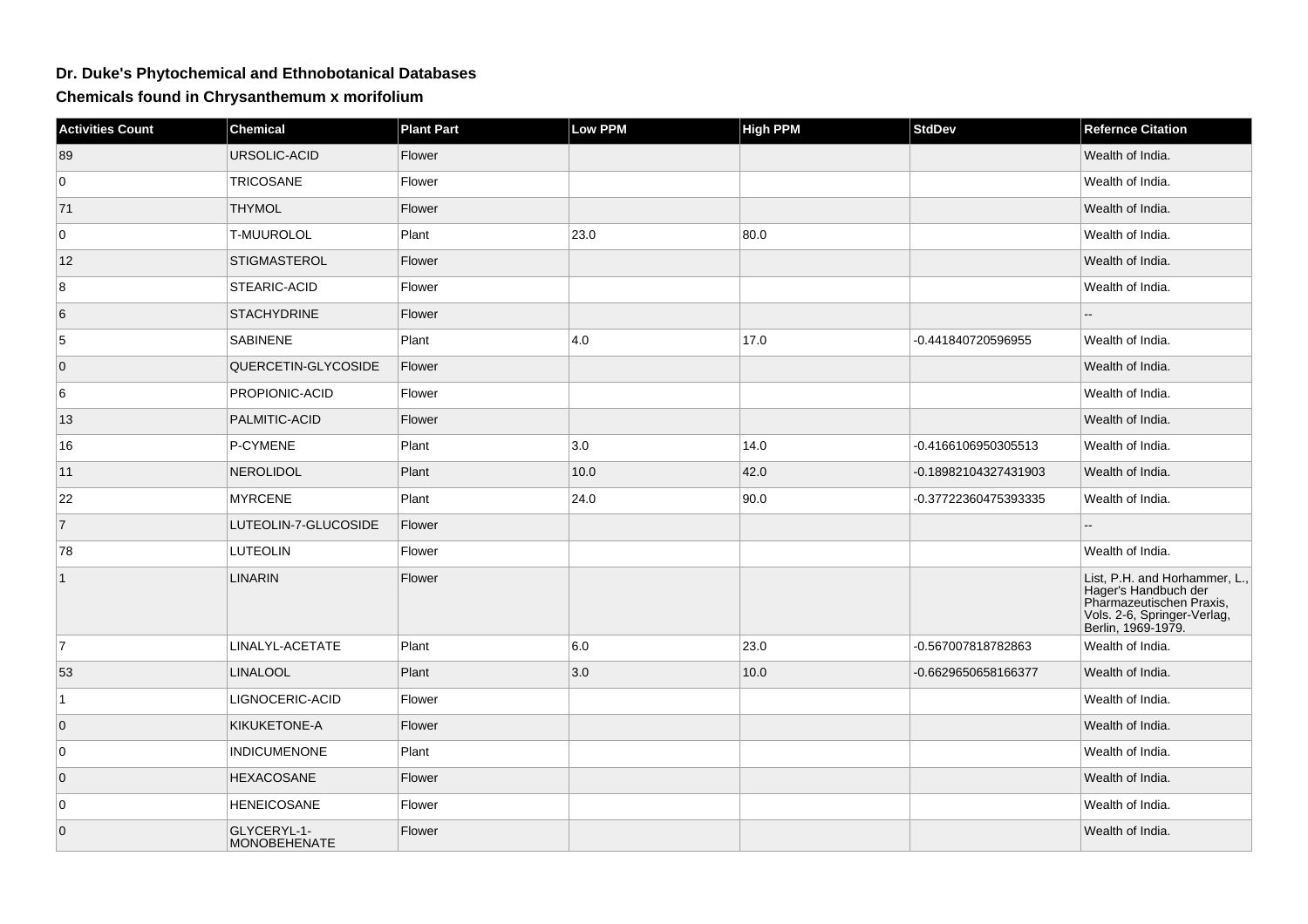| <b>Activities Count</b> | Chemical                           | <b>Plant Part</b> | <b>Low PPM</b> | <b>High PPM</b> | <b>StdDev</b>        | <b>Refernce Citation</b>                                                                                                               |
|-------------------------|------------------------------------|-------------------|----------------|-----------------|----------------------|----------------------------------------------------------------------------------------------------------------------------------------|
| $\overline{2}$          | <b>GERMACRENE-D</b>                | Plant             | 36.0           | 130.0           | -0.3120042673282946  | Wealth of India.                                                                                                                       |
| $\overline{0}$          | <b>GAMMA-CADINENE</b>              | Plant             | 20.0           | 75.0            | 0.5048602026128912   | Wealth of India.                                                                                                                       |
| $\overline{0}$          | FAT                                | Seed              |                | 171000.0        | -0.4971732054307718  | Wealth of India.                                                                                                                       |
| 24                      | <b>ETHANOL</b>                     | Plant             |                |                 |                      | List, P.H. and Horhammer, L.,<br>Hager's Handbuch der<br>Pharmazeutischen Praxis,<br>Vols. 2-6, Springer-Verlag,<br>Berlin, 1969-1979. |
| $\overline{0}$          | <b>EO</b>                          | Shoot             | 400.0          | 1500.0          | -0.8141965329475307  | Wealth of India.                                                                                                                       |
| $\overline{0}$          | EO                                 | Flower            |                | 1400.0          | -0.376713254264274   | Wealth of India.                                                                                                                       |
| 0                       | DIOSMETIN-7-O-<br><b>GLUCOSIDE</b> | Flower            |                |                 |                      | Wealth of India.                                                                                                                       |
| $\overline{0}$          | <b>CUMAMBRIN-A</b>                 | Flower            |                |                 |                      | Wealth of India.                                                                                                                       |
| 4                       | <b>COSMOSIIN</b>                   | Plant             |                |                 |                      | шш.                                                                                                                                    |
| $\overline{0}$          | <b>CHRYSARTEMIN-B</b>              | Plant             |                |                 |                      | Wealth of India.                                                                                                                       |
| 0                       | CHRYSARTEMIN-A                     | Plant             |                |                 |                      | Wealth of India.                                                                                                                       |
| $\vert$ 2               | <b>CHRYSANTHENONE</b>              | Flower            |                |                 |                      | Wealth of India.                                                                                                                       |
| 0                       | <b>CHRYSANTHEMONE</b>              | Plant             |                |                 |                      |                                                                                                                                        |
| $\overline{1}$          | <b>CHRYSANTHEMOL</b>               | Flower            |                |                 |                      | Wealth of India.                                                                                                                       |
| 0                       | CHRYSANTHEMIN-<br><b>CHLORIDE</b>  | Plant             |                |                 |                      |                                                                                                                                        |
| $\overline{0}$          | <b>CHRYSANTHEMIN</b>               | Plant             |                |                 |                      |                                                                                                                                        |
| 0                       | <b>CHRYSANDIOL</b>                 | Plant             |                |                 |                      | Wealth of India.                                                                                                                       |
| 20                      | <b>CHOLINE</b>                     | Flower            |                |                 |                      |                                                                                                                                        |
| $\overline{1}$          | <b>CHLOROCHRYMORIN</b>             | Plant             |                |                 |                      |                                                                                                                                        |
| 8                       | CARYOPHYLLENE-OXIDE                | Plant             | 15.0           | 57.0            | -0.30752562113988746 | Wealth of India.                                                                                                                       |
| 41                      | <b>CAMPHOR</b>                     | Flower            |                |                 |                      | Wealth of India.                                                                                                                       |
| 9                       | <b>CAMPHENE</b>                    | Plant             | 8.0            | 30.0            | -0.5545069597862352  | Wealth of India.                                                                                                                       |
| $\overline{2}$          | <b>CAMPESTEROL</b>                 | Flower            |                |                 |                      | Wealth of India.                                                                                                                       |
| $\overline{0}$          | <b>CALAMENE</b>                    | Plant             | 2.0            | 9.0             | $-1.0$               | Wealth of India.                                                                                                                       |
| $\overline{0}$          | CALACOLENE                         | Plant             | 15.0           | 60.0            |                      | Wealth of India.                                                                                                                       |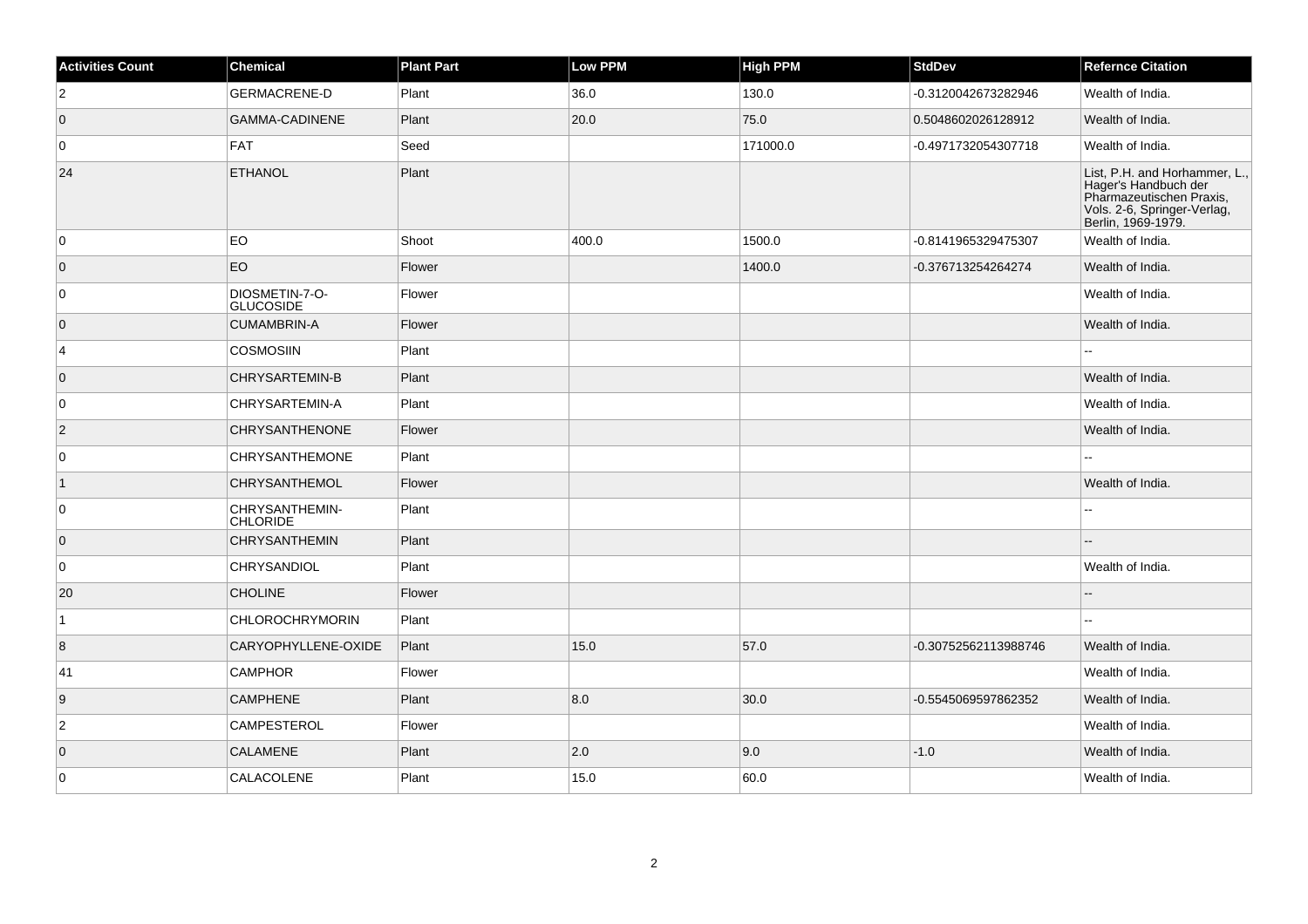| <b>Activities Count</b> | Chemical                        | <b>Plant Part</b> | Low PPM | <b>High PPM</b> | <b>StdDev</b>        | <b>Refernce Citation</b> |
|-------------------------|---------------------------------|-------------------|---------|-----------------|----------------------|--------------------------|
| 12                      | BORNYL-ACETATE                  | Flower            |         |                 |                      | Wealth of India.         |
| 12                      | <b>BORNYL-ACETATE</b>           | Plant             | 30.0    | 115.0           | -0.39546516463620013 | Wealth of India.         |
| 35                      | <b>BORNEOL</b>                  | Plant             | 12.0    | 45.0            | -0.6302706844154905  | Wealth of India.         |
| 35                      | <b>BORNEOL</b>                  | Flower            |         |                 |                      |                          |
| 47                      | <b>BETA-SITOSTEROL</b>          | Flower            |         |                 |                      | Wealth of India.         |
| 13                      | <b>BETA-PINENE</b>              | Plant             | 0.4     | 1.5             | -0.4338670087455951  | Wealth of India.         |
| $\overline{0}$          | <b>BETA-FARNESENE</b>           | Plant             | 20.0    | 75.0            | 1.3378319203503106   | Wealth of India.         |
| 5                       | <b>BETA-ELEMENE</b>             | Plant             | 2.0     | 6.0             | -0.45349400861411276 | Wealth of India.         |
| 5                       | <b>BETA-ELEMENE</b>             | Flower            |         |                 |                      | Wealth of India.         |
| 0                       | BETA-CARYOPHYLLENE              | Plant             | 3.0     | 12.0            | -0.8116538278799078  | Wealth of India.         |
| 9                       | <b>BETA-AMYRIN</b>              | Flower            |         |                 |                      | Wealth of India.         |
| 20                      | <b>BENZOIC-ACID</b>             | Flower            |         |                 |                      | Wealth of India.         |
| 24                      | <b>BENZALDEHYDE</b>             | Flower            |         |                 |                      | Wealth of India.         |
| $\vert$ 1               | <b>BEHENIC-ACID</b>             | Flower            |         |                 |                      | Wealth of India.         |
| $\vert 3 \vert$         | ARTEGLASIN-A                    | Plant             |         |                 |                      | Wealth of India.         |
| 3                       | AR-CURCUMENE                    | Plant             | 4.0     | 15.0            | -0.514502295665997   | Wealth of India.         |
| $\vert$ 2               | APIGENIN-7-O-GLUCOSIDE   Flower |                   |         |                 |                      | Wealth of India.         |
| 7                       | ANISALDEHYDE                    | Flower            |         |                 |                      | Wealth of India.         |
| $\overline{0}$          | ANGELOYLAJADIN                  | Plant             |         |                 |                      | Wealth of India.         |
| 0                       | ANGELOYCUMAMBRIN-B              | Plant             |         |                 |                      | Wealth of India.         |
| $\overline{0}$          | AMINOZIDE                       | Plant             |         |                 |                      |                          |
| 13                      | ALPHA-TERPINENE                 | Plant             | 6.0     | 24.0            | -0.4654209872833327  | Wealth of India.         |
| 3                       | ALPHA-SELINENE                  | Plant             | 32.0    | 120.0           | 1.6504862173312838   | Wealth of India.         |
| 28                      | ALPHA-PINENE                    | Plant             | 3.0     | 14.0            | -0.4715678091747994  | Wealth of India.         |
| $\overline{0}$          | ALPHA-COPAENE                   | Plant             | 2.0     | 5.0             | -0.5147605038264476  | Wealth of India.         |
| 3                       | ALPHA-CADINOL                   | Plant             | 18.0    | 70.0            | 0.7812684206594567   | Wealth of India.         |
| 28                      | <b>ADENOSINE</b>                | Plant             |         |                 |                      |                          |